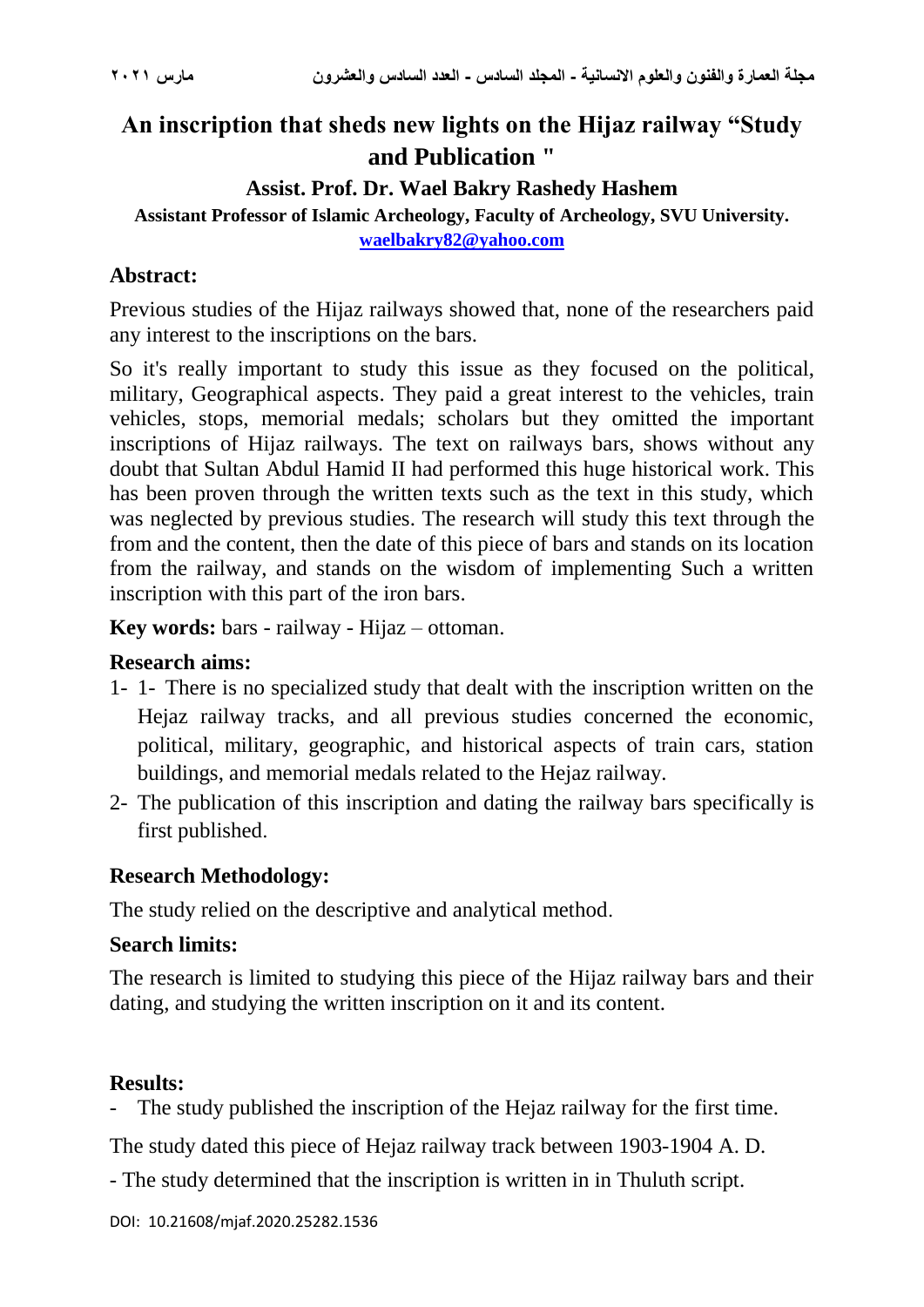- The study revealed the group of titles given to Sultan Abdul Hamid II, which is Maulana, Amir al-Mu'minin, Sultan, Ghazi, Khan.

- The study showed that Sultan Abdul Hamid II was interested in writing his name on the railway tracks to reserve his right to return credit to him for constructing the Hejaz railway.

- The study revealed the method of implementing the writings on the steel rods.

- The study showed how the writer implemented the written space despite the hardness of the railway tracks.

- The study reached the uniqueness of the inscription with a propaganda phrase

that may not have been written before on the Ottoman buildings and

monuments, which is "Azzaho Nasrah".

### **List of sources and references:**

#### **Sources:**

- Al-Qalqashandi: Ahmad Abu al-Abbas al-Qalqashandi (d. 821 AH / 1418 A.D): Subh al-Asha fe cenaet El Ensha , Elhaya Elmasrya Elama Lqsor El sakafa (Celcelat El zaker ), El qahera .
- From dawn till dusk in the industry of construction- the general Egyptian association for palaces of culture- Al Zaker Series-Cairo.
	- **Arabic references**:
	- Afifi, Fawzi Salem: Kat Al Thuluth Tatawro wagamalato wawasael Tagwedo,Tashrehet AlAbgadia BeAlketaba AlThuluthiy, Maktabet Mamdouhm, Tanta .
- Al Thuluth script, its development and aesthetic and means for its perfection, anatomy of alphabetic in Al Thuluth writing- Mamdouh Library-Tanta.
	- Al hossauny, Mahmoud Hamed, Alasbela Alosmania bemadenat Alkahera 1517-1798, Maktabet Madboly,Alkahera .
- Ottoman sage in Cairo- Madbouly library- Cairo.
	- Al-Basha, Hassan: Alalqab Eleslamiy fe Altarek walwasaek walathar, Aldar Alfaneiy leelnasher watawzea,Elqahera, 1989.
- Islamic titles in roads and documents and archeology- the art house for Publishing-Cairo-1989.
	- Al-Kurdi, Muhammad Tahir bin Abd al-Qadir:Tarek Alkat Alaraby waadabo, Almatbaa Altogaria Alhadisa bel Sakakini,Alkahira 1939.
- "history of Arabic calligraphy and its literature" the modern commercial printing house in Cairo.
	- Al-Shawabkeh, Ahmad: Harakt Elgamea Eleslamey, Zarqa,Maktabet Al-Manara, El ardon, 1984.
- "movement of the Islamic mosque" Jordan.